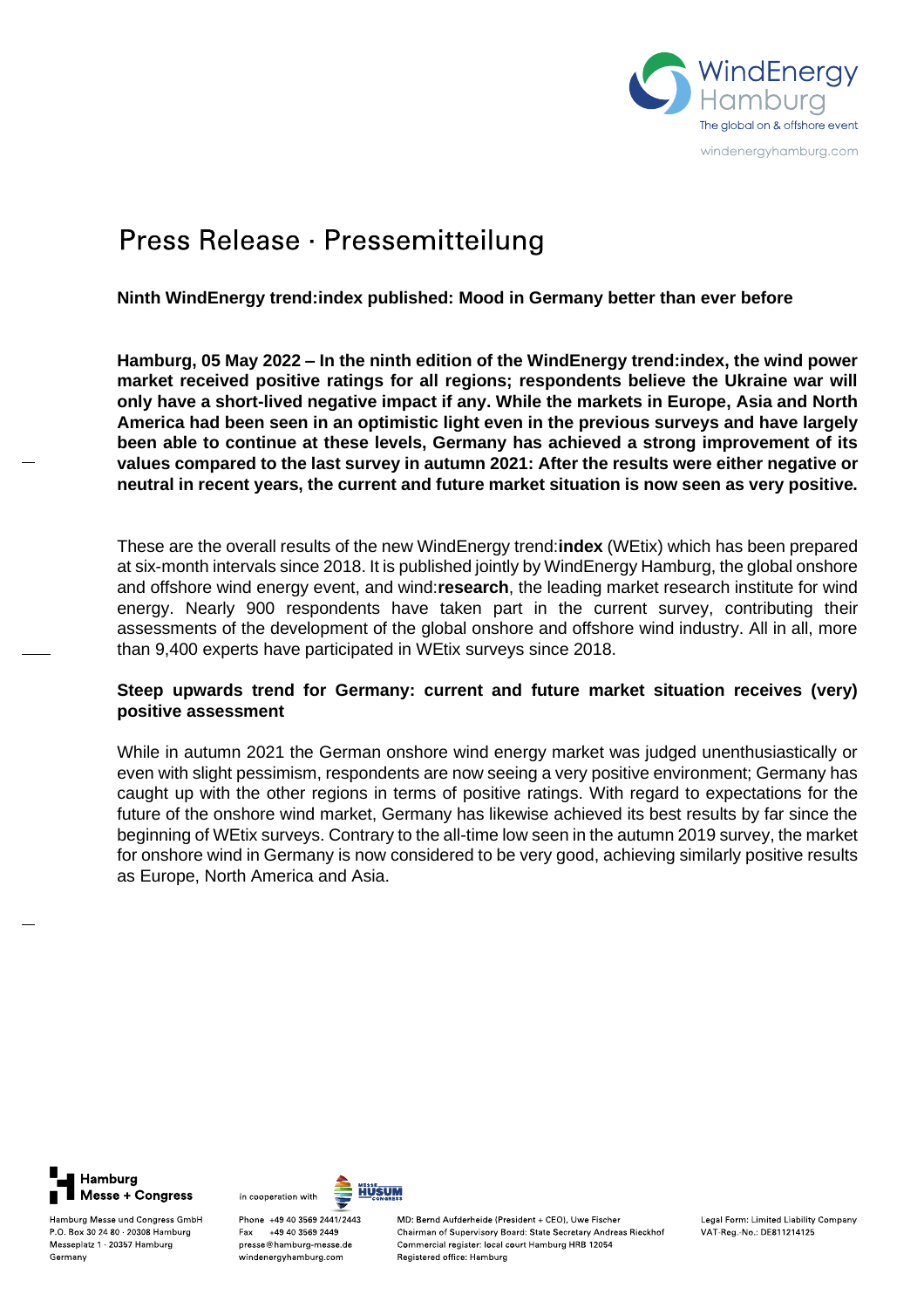



*Figure 1: Assessment of the global market for onshore wind energy in the next twelve months and in two years*

On the question about the current situation of the offshore wind industry, all regions show significant improvements, with results in the positive to very positive quadrant. Here again, Germany is showing the strongest improvement: the values are now similar to those for Asia, North America and Europe. Not only that, but expectations for the future of offshore wind are very optimistic, as well: Asia, Europe and North America and, as of this new survey, Germany are all neck-and-neck, hovering close to the maximum rating. The rest of the world remains in the positive midfield.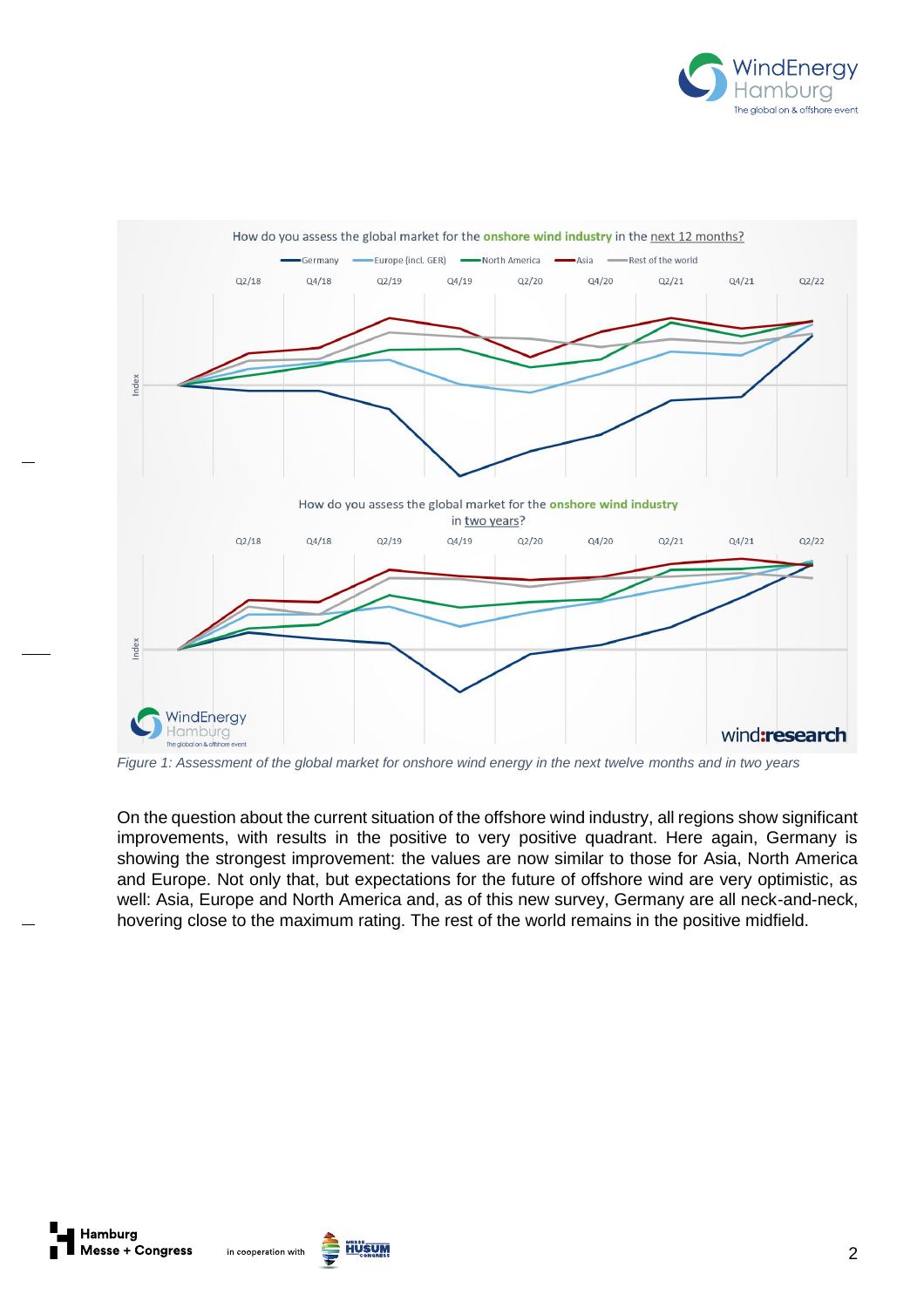

# **Fears of negative impact of Ukraine war only relevant for the short term**

While expectations for both, the next twelve months and the coming two years are positive across all regions, about 50 to 55per cent of survey participants fear that the Ukraine war may have a negative to very negative short-term impact on the wind energy industry. However, between 25 and 30per cent actually expect a positive impact, while roughly 20per cent do not anticipate any major consequences.



*Figure 2: Short-term impact of Ukraine war on wind energy industry*

All in all, more than 55per cent of respondents see a high to very high likeliness that the production of green hydrogen will play a key role for wind energy over the next two years. These values are at a similarly high level as in past surveys. The mood in terms of the saving potential inherent in new technologies is almost unchanged, remaining in the medium-to-high range; ever since the WEtix was first introduced the saving potential in offshore wind energy has been receiving significantly better ratings than for onshore.

## **WindEnergy Hamburg from 27 - 30 September 2022 –**

Every two years one of the most fascinating industries meets for the leading global networking event for wind energy: At WindEnergy Hamburg, which takes place right in the heart of the vibrant northern German port city, around 1,400 companies from 40 countries present their innovations and solutions in ten exhibition halls to up to 35,000 visitors from 100 different nations. Covering  $68,500$  m<sup>2</sup> across the exhibition campus, equipment manufacturers and suppliers representing all stages of the onshore and offshore wind energy value chain provide a comprehensive overview of the market. Providers of everything from planning and project design to installation, operation and maintenance, and through to marketing, certification and financing take part to showcase their services. The expo is accompanied by conference sessions featuring top-ranking experts who address the industry's current key topics. The WindEnergy Hamburg team are developing this programme jointly with their partners, including the Global Wind Energy Council (GWEC), the European